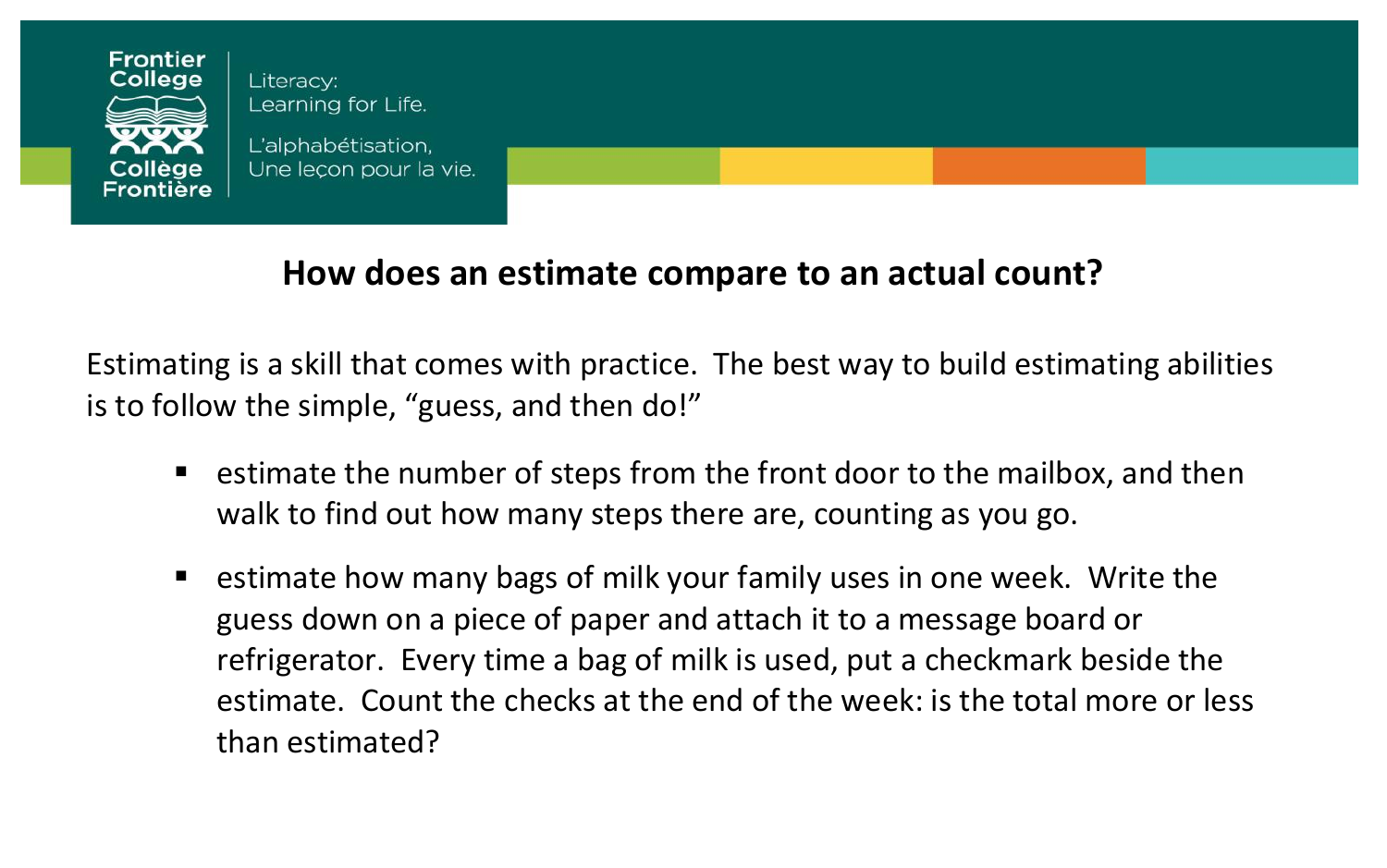## **How long does it take to do everyday activities?**

Developing a sense of time is a skill that is often a challenge. These are easy ways to introduce a child to the different units of time.

- Make a "time line" of your child's day. Use different colours to show the times he/she is at school, at home, and asleep.
- have your child do something for specified periods of time, such as wash his hands, brush his teeth, or even hold his breath.
- encourage your child to estimate how long it will take to do an everyday activity (such as walk to school, make his bed, etc.). Then time how long it actually takes. Was the estimate fairly accurate?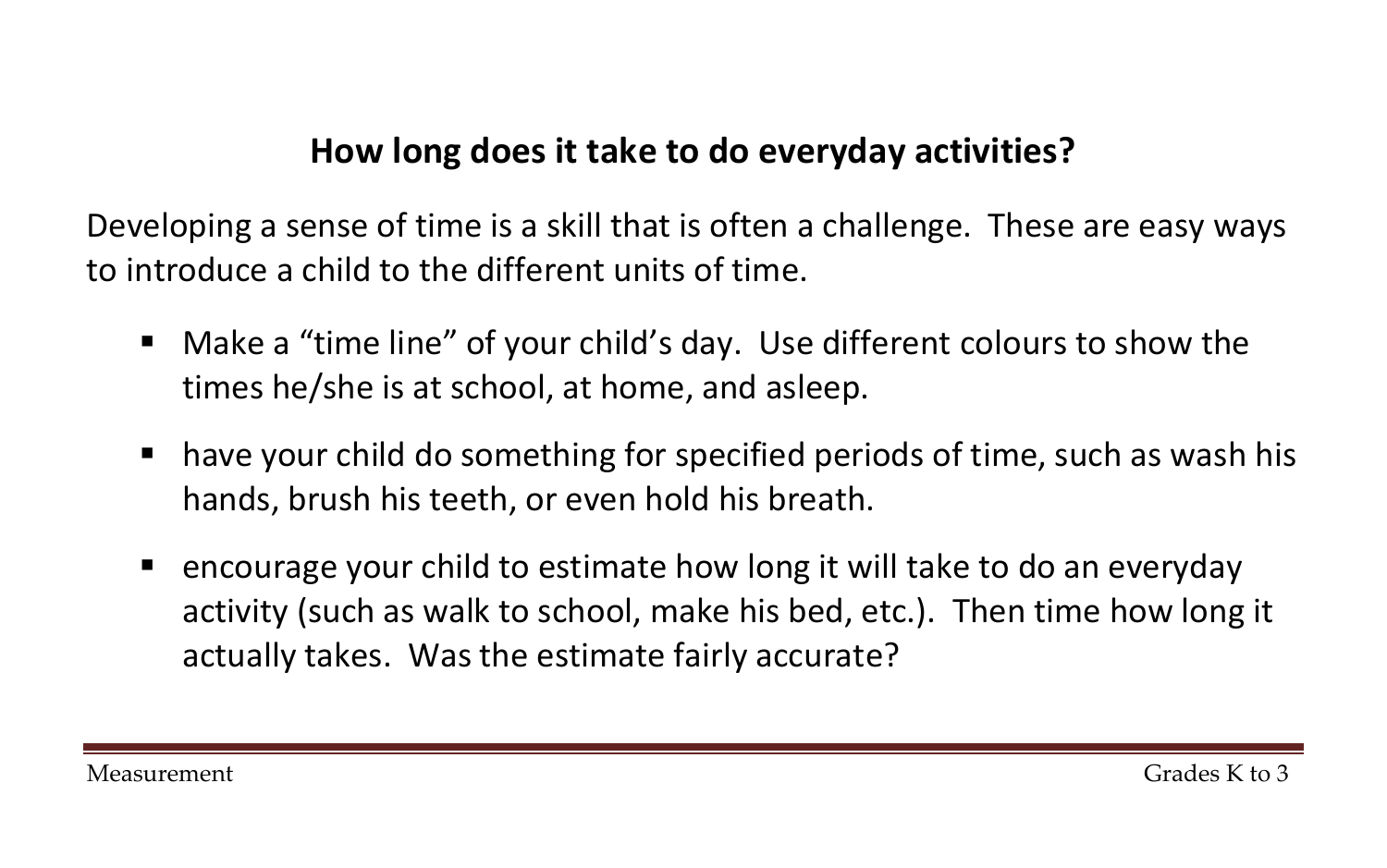## **How much does the temperature change over a few weeks?**

Use an outdoor thermometer or record the daily temperature from a weather forecast over two weeks. Make a chart that includes the day, the temperature, and a "describing" word: cold, warm, hot, rainy, sunny, cloudy, etc.

- at the end of two weeks, examine the chart. What day had the lowest temperature? What day had the highest?
- Did the temperature have any affect on your child's activities over those two weeks?